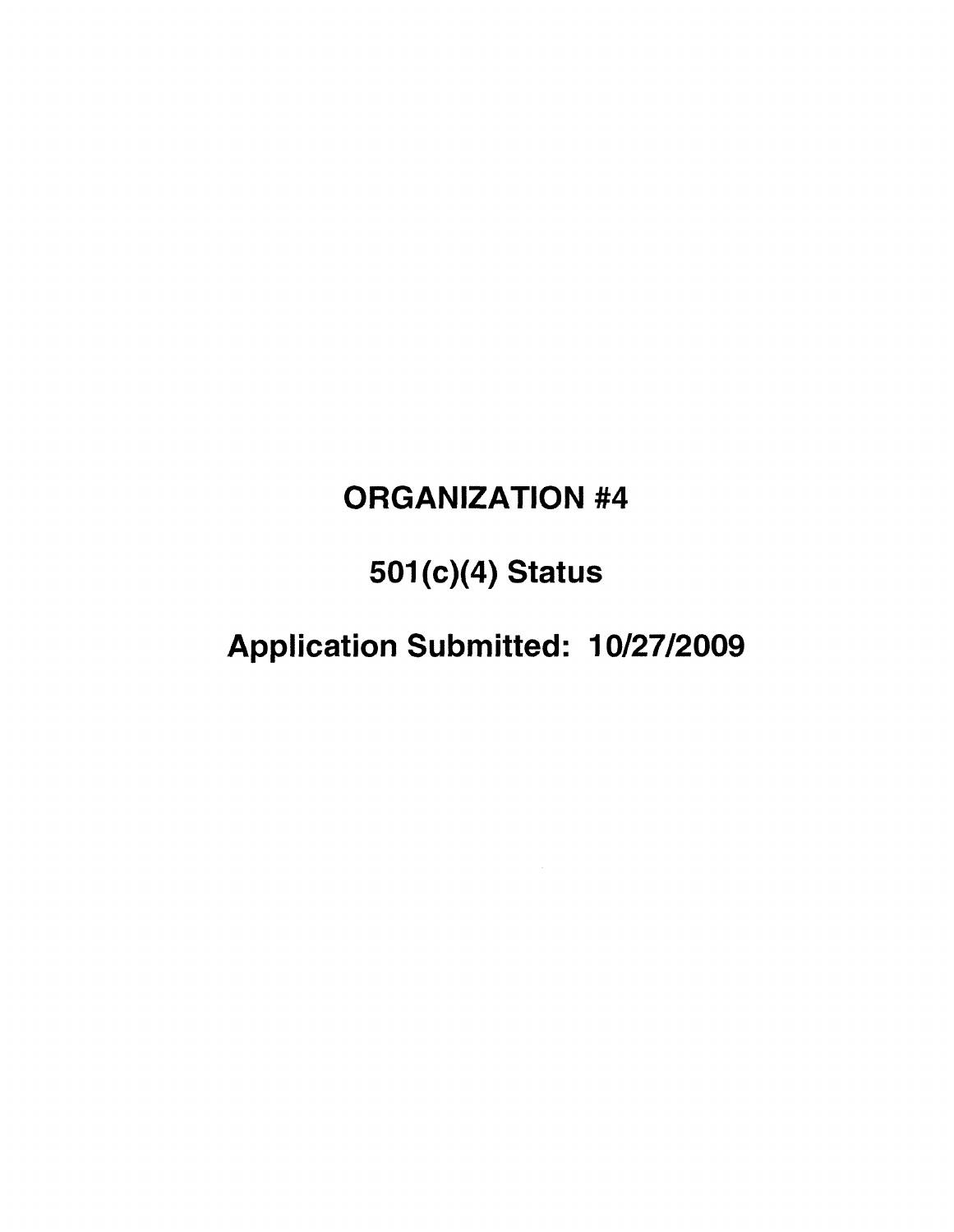

#### **DEPARTMENT OF THE TREASURY INTERNAL REVENUE SERVICE WASHINGTON, D.C. 20224**

### **COPY FOR YOUR INFORMATION**

TAX EXEMPT AND GOVERNMENT ENTITIES DIVISION

Date: February 23, 2012

Employer Identification Number:

Person to Contact and ID Number:

Contact Telephone Number:

FAX Number:

Response Requested By: **DUE DATE: March 16, 2012** 

Dear Applicant:

We have reviewed your application for exempt status under section 501(c)(4) of the Internal Revenue Code and found that additional information is needed to help determine whether you are tax exempt. To complete our consideration we need the following information over the signature of one of your principal officers or directors.

- 1. Provide a current list of your directors, officers, key employees, five highest paid employees (if different from key employees), and five highest paid independent contractors and their compensation from you.
- 2. Submit copies of your Forms 990 for 2009 and 2010. Also submit copies of any Form 1120-POL you have filed.
- 3. Provide audited financials for 2009 and 2010, if available.
- 4. Provide Statements of Revenue and Expenses for 2009, 2010, 2011 (actuals) and estimates for 2012. Use the format of Form 1024, Part III, adding the following details for exempt function expenditures (Line 9): Break out and separately list expenses by key issue, date, type of activity, and geographic location.
- 5. Submit current copies of your website. Also supply a list of links to other websites from your website.
- 6. For 2009, 2010, and 2011, submit copies of emails you distributed and indicate the key issue, date, and target audience for each.
- 7. Submit copies of vote audits and congressional ratings you have conducted from 2009 to the present. For each of these audits or ratings list the key issue(s) you were identifying.
- 8. Provide copies of academic research projects and studies (a) you have supported financially or (b) you have relied on from other sources. Provide a separate list for each of these projects, studies, or sources which includes the date funded, received, the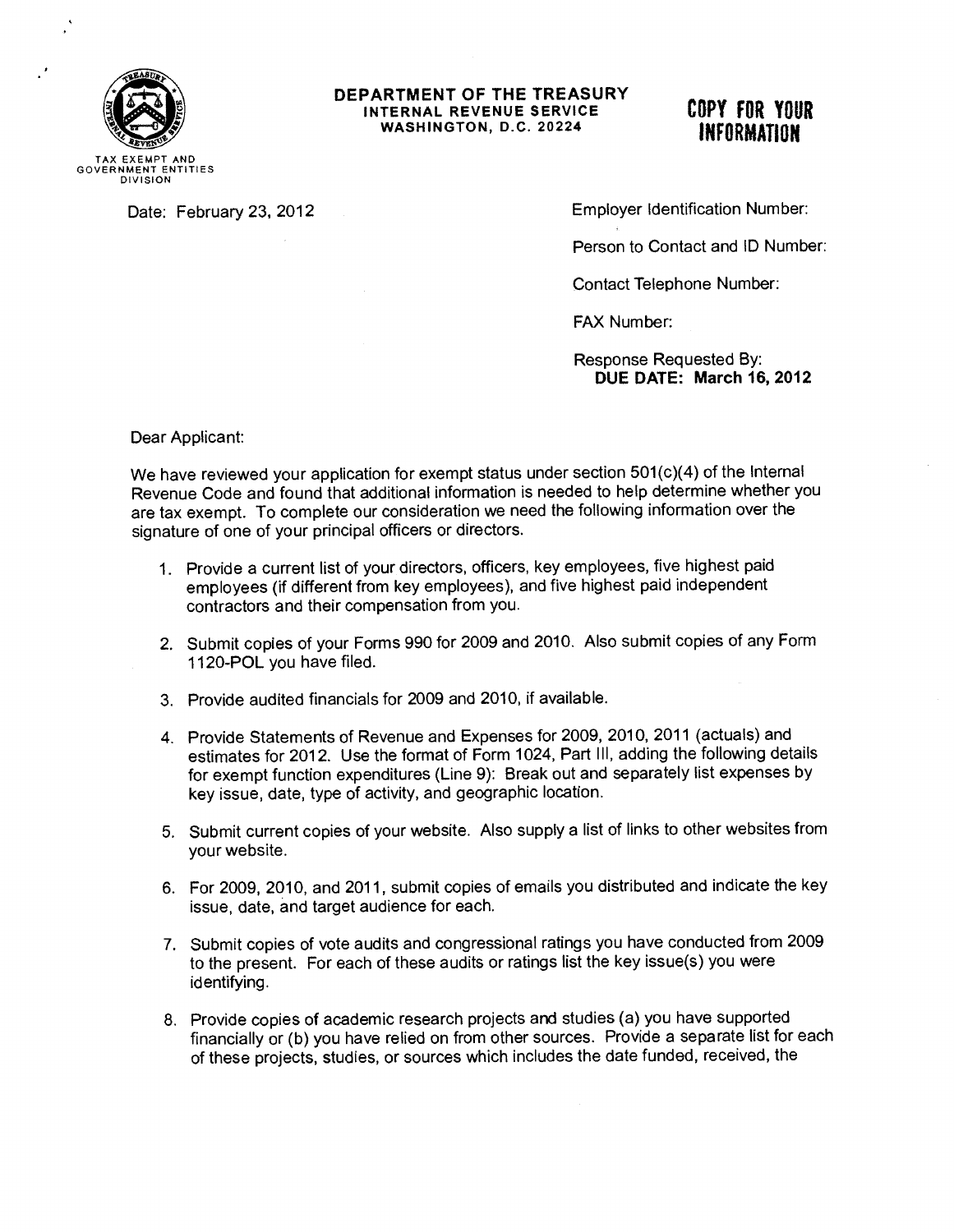target location, and the key issue(s) involved.

- 9. For public seminars you have held, provide dates, locations, key issues, agendas, list of speakers, attendees, and copies of materials you provided.
- 10. Submit transcripts of ads you disseminated in 2009, 2010, and 2011. For each ad, identify how it was transmitted (e.g. internet, cable, broadcast, newspaper, newsletter, etc.), the key issue, location of the communication, target of the communication, date, and whether there was legislative vote, a primary, caucus, or election pending, and if so, the date of such pending vote, primary, caucus, or election.
- 11. Provide a list of contributors of \$2,000 or more in each year 2009 2011.
- 12. For each year 2009 2011, provide the number of your current members, separated by membership categories (if any), the different categories of membership, and a copy of membership materials and benefits you provide.
- 13. Submit an updated Form 2848, Power of Attorney and Declaration of Representative for 2012.

The information you submit should be accompanied by the following declaration:

Under penalties of perjury, I declare that I have examined this information, including accompanying documents, and, to the best of my knowledge and belief, the information contains all the relevant facts relating to the request for the information, and such facts are true, correct, and complete.

If the additional information shows you qualify for exempt status, we will send you an exemption letter. If the additional information shows you do not qualify for exempt status, we will explain our decision and provide information about the appeal rights available to you.

Please respond by the date shown in the heading of this letter. If you need an extension of time to respond, or if you have any other questions about this matter, please call me at the above telephone number. You will expedite our receipt of your reply by using the following address on the envelope. If it is convenient, you may fax your reply (up to 10 pages) using the fax number shown in the heading of this letter.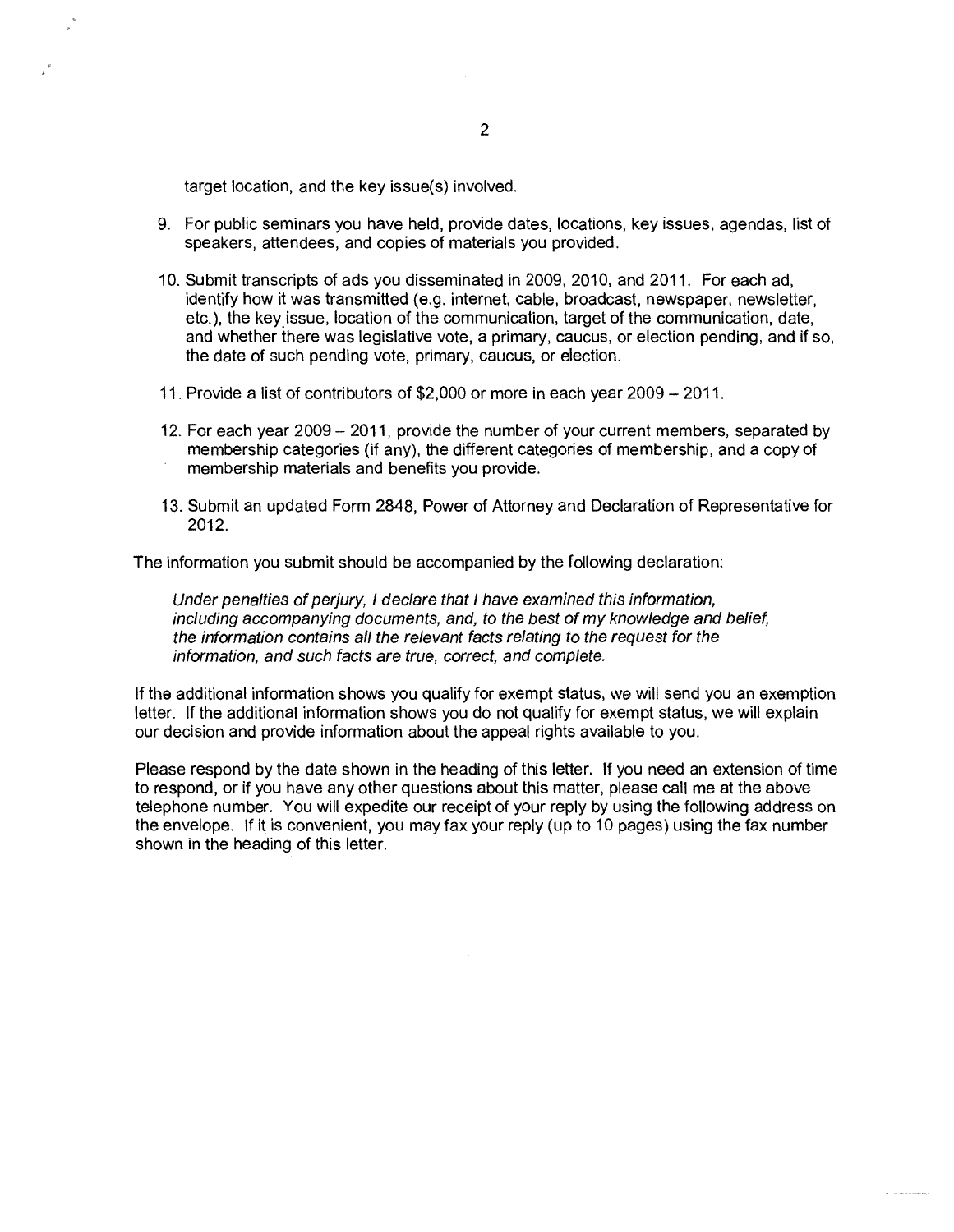If you do not provide the requested information in a timely manner, it will be considered by the Service as a failure to take all reasonable steps to secure the ruling you requested. Under Code section 7428(b)(2), your failure to take all reasonable steps to secure the ruling requested in a timely manner may be considered as a failure to exhaust the administrative remedies available to you within the Service, and thus may preclude the issuance of a declaratory judgment in this matter under the judicial proceedings of Code section 7428.

Thank you for your cooperation. We have sent a copy of this letter to your representatives as indicated in your power of attorney.

Sincerely,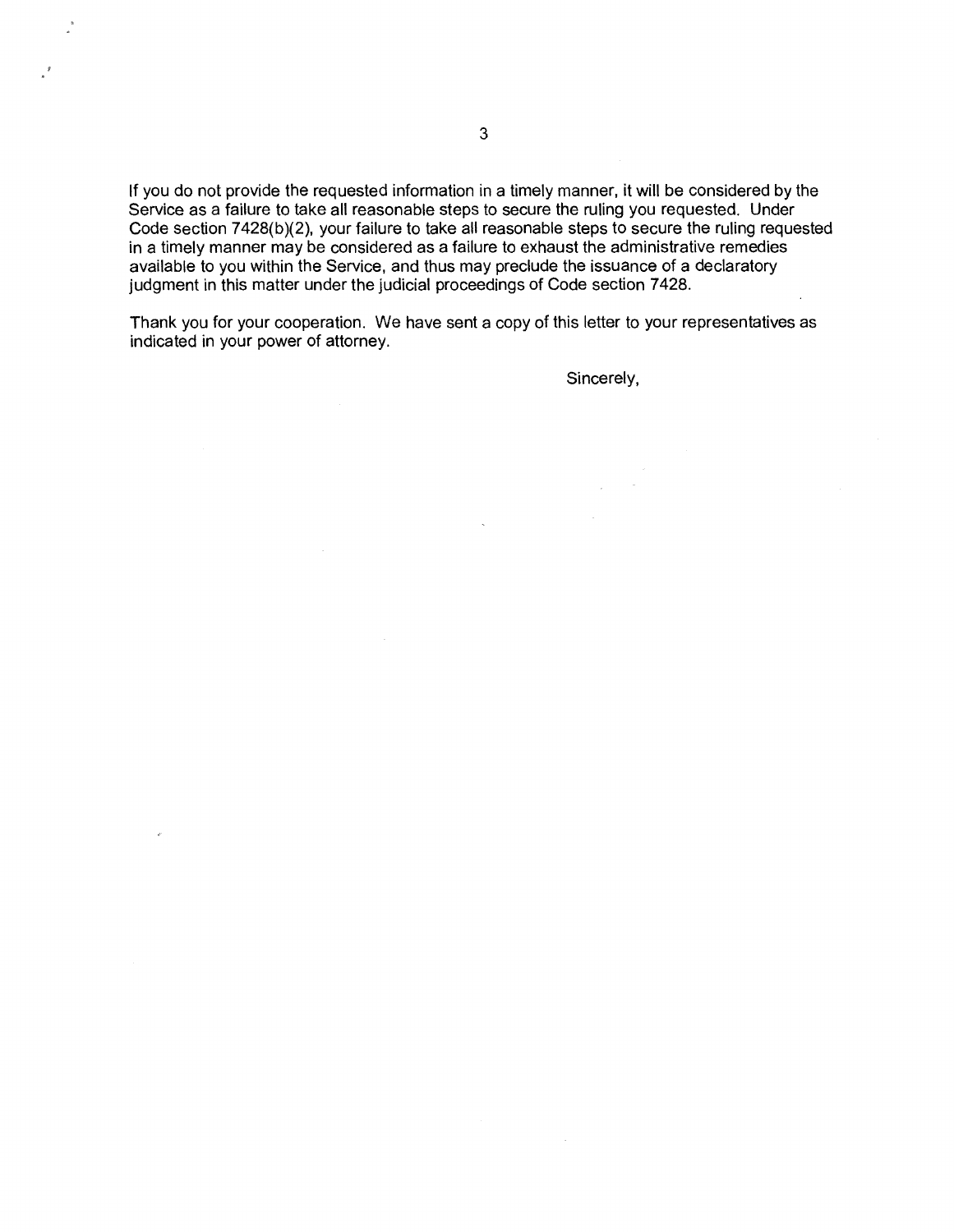

WASHINGTON HARBOUR 3000 K STREET, N.W. WASHINGTON, D.C. 20007-5109 202.672.5300 TEL 202.672.5399 FAX foley.corn

June 3, 2011 WRITER'S DIRECT LINE 202.295.4081 cmitchell@foley.comEMAIL

999100-0130

### **VIA FACSIMILE (202) 283-9462** CLIENT/MATTER NUMBER

Internal Revenue Service Washington, DC 20224

Re: Status of Form 1024 Application of

Dear

We have spoken on a couple of occasions during the past several months when I have called to inquire as to the status of the application for recognition of exempt status submitted by my client, After our last conversation, you kindly left a message advising me that the application is somewhere in the IRS undergoing 'review'.

This is to memorialize the chronology of the dates involving application and the utterly mystifying failure of the IRS to conclude its review of the application for exempt status.

| October 27, 2009:         | filed its Form 1024 with the IRS                                                                          |
|---------------------------|-----------------------------------------------------------------------------------------------------------|
| <b>November 16, 2009:</b> | received a letter from the IRS advising that the application had<br>been received and assigned for review |
| June 14, 2010:            | received a letter from the IRS asking for additional information                                          |
| <b>July 20, 2010:</b>     | submitted its response to the IRS providing the requested<br>additional information                       |

Since our submission last summer, I have made several phone calls to the IRS inquiring as to the status of the application. You have spoken to me about this situation and your message to me several weeks ago was that 'someone else' was / is reviewing the application. That is all the information I have been able to glean from my inquiries.

It has been more than a year and a half since we submitted this application. The organization has continued to function as a social welfare organization, which it is legally permitted to do, but we continue to be asked by the state regulators for a copy of our IRS Letter of Determination of Exempt Status.

BOSTON JACKSONVILLE MILWAUKEE SAN DIEGO SILICON VALLEY BRUSSELS LOS ANGELES NEW YORK SAN DIEGO/DEL MAR TALLAHASSEE CHICAGO MADISON ORLANDO SAN FRANCISCO TAMPA DETROIT MIAMI SACRAMENTO SHANGHAI TOKYO

WASHINGTON, D.C.